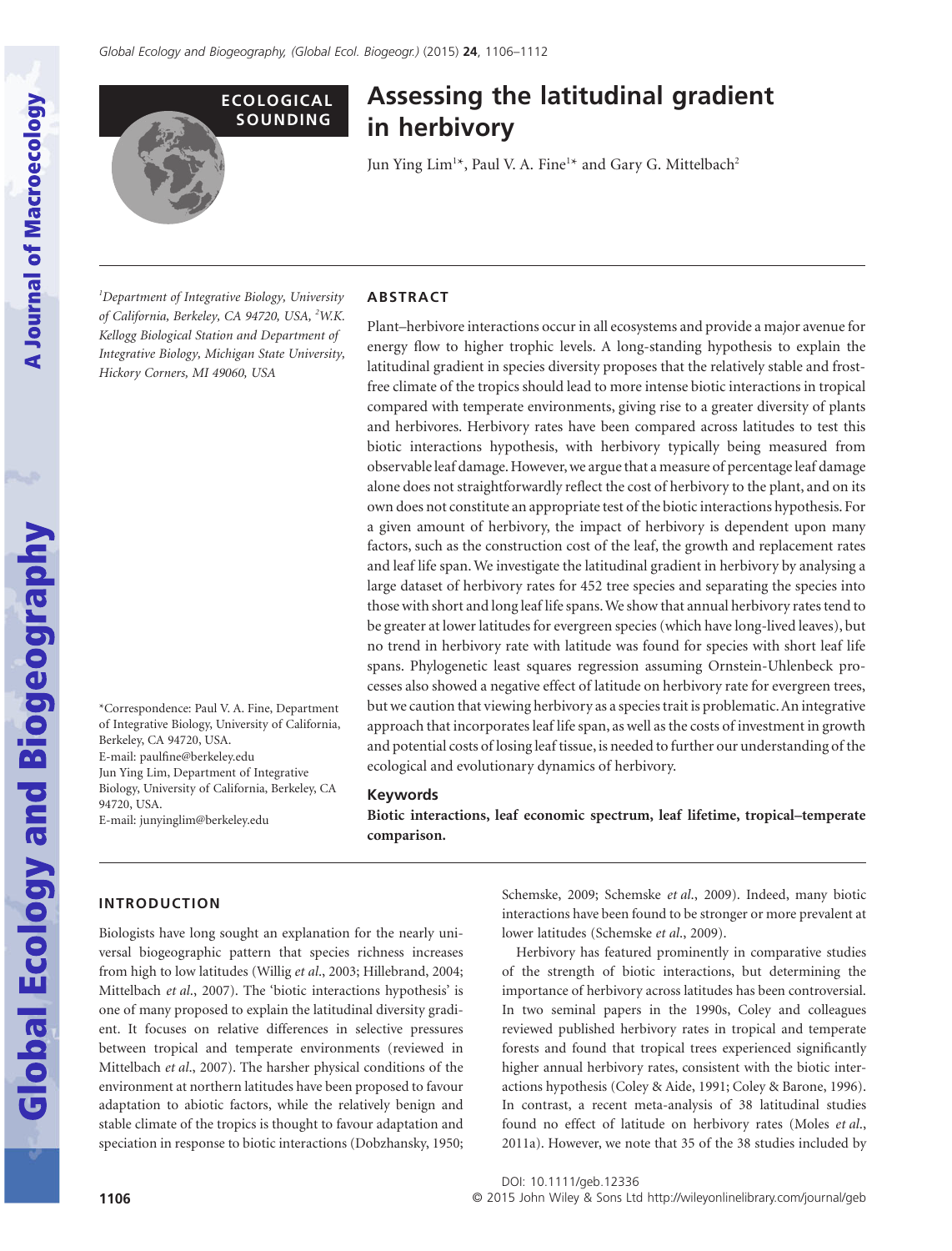Moles *et al*. (2011a) were extra-tropical, and the mean low latitude of included studies was greater than 30°, far enough from the equator that freezing temperatures present a significant abiotic challenge. A strong test of the biotic interactions hypothesis requires a thorough sampling of tropical sites. In addition, comparisons of the importance of herbivory across latitude require careful consideration of the fitness costs of leaf loss. Evolutionary history may also influence herbivory rates across latitudes, as suggested by a recent global analysis of herbivory rates showing strong patterns of phylogenetic signal among plant clades (Turcotte *et al*., 2014a). We discuss below the challenges of comparing herbivory rates across latitude as a test of the biotic interactions hypothesis, focusing on the fitness costs of herbivory under different strategies of leaf investment and on the roles of leaf economics and evolutionary history on the global distribution of plants.

## **WHY PLANT STRATEGY INFLUENCES THE COST OF HERBIVORY**

The direct costs of herbivory to a plant depend on the construction cost of the leaf and the opportunity cost in loss of photosynthate (Lamarre *et al*., 2012), which in turn are dependent on plant growth strategies and resource availability (Coley *et al*., 1985; Fine *et al*., 2004; Endara & Coley, 2011; Wieski & Pennings, 2014). At the extremes, some plants have large numbers of cheaply produced leaves and may be able to outpace herbivory with high growth rates, while others produce a few expensive, well-defended leaves and grow slowly. Leaves of deciduous and pioneer species tend to have low leaf mass per area (LMA) and a short leaf life span. On the other hand, evergreen species tend to have longer-lived leaves and leaves with a higher LMA (Wright *et al*., 2004). Thus, species at opposite ends of the leaf economic spectrum may experience very different costs of herbivory for the same areal loss of leaf.

Lamarre *et al*. (2012) attempted to account for differences in plant growth strategy by introducing the concept of 'herbivory impact' (HI), which divides herbivory rates by leaf production rates to produce a unitless measure. By scaling herbivory rates by rates of leaf production, HI gives a more accurate estimate of the potential cost of herbivory to the plant and allows for interspecific comparison of plants across different resource availabilities and/or latitudes (Lamarre *et al*., 2012). Unfortunately, there is still very little information on leaf production rates. However, some evidence suggests that a high leaf production rate is negatively correlated with expensive leaves (i.e. a low specific leaf area; Lamarre *et al*., 2012), and leaves that are costly to produce tend to have longer life spans (Reich *et al*., 1999; Wright *et al*., 2004). Thus, as a first approximation, leaf lifetime can be used as a proxy for leaf economic strategy.

We predict a strong latitudinal gradient in herbivory rates for species with long leaf lifetimes (e.g. evergreen trees), because evergreen species will experience little or no attack from invertebrates during the winter in the temperate zone but will experience many months of damage from herbivores in the tropics. Conversely, we hypothesize that species with short leaf lifetimes may or may not exhibit a latitudinal gradient in herbivory rates, because these species are likely to be employing a strategy to maximize leaf growth during optimal conditions (temperate summers, tropical wet seasons and/or in the presence of a canopy gap) that simultaneously promote large herbivore and third trophic level abundances at all latitudes. Latitudinal gradients in herbivory would be muted if greater herbivory in the tropics also drives selection for better plant defences. However, due to coevolving interactions between plants and their enemies driving the evolution of counterdefences (Ehrlich & Raven, 1964), even more highly defended leaves of tropical evergreens may still experience greater herbivory rates than temperate zone evergreens – see Wieski & Pennings (2014) for such a case in a species with long-lived leaves, *Iva frutescens*, across a latitudinal gradient from Maine to Florida.

## **HERBIVORY RATE AND LEAF LIFETIME**

To examine the above predictions, we analysed herbivory data from a recently published dataset reporting 2641 populationlevel annual and/or daily rates of leaf herbivory for 1145 species of vascular plants collected from 189 studies (Turcotte *et al*., 2014b). This dataset presents the largest compilation to date of herbivory rates and its world-wide distribution includes many tropical and temperate species and sites (Fig. 1), allowing for a comparison of herbivory rates across all latitudes. Although the dataset of Turcotte *et al*. includes several growth forms (trees, grasses, forbs, shrubs and vines), we do not compare herbivory rates across different plant growth forms because this would introduce confounding factors to the test of the biotic interactions hypothesis – for example, woody species exhibit higher rates of leaf herbivory than non-woody species (Turcotte *et al*., 2014a). Only trees are reasonably well represented across all latitudes, so we limit our analysis to that of 898 population-level measured herbivory rates for 452 tree species in the dataset. Only wild populations and populations identified to the species level were included. Population herbivory estimates for which latitude was unspecified were excluded.

We separated tree species into two categories: 'short leaf lifetimes' and 'long leaf lifetimes (or evergreen)'. Short leaf lifetime species are defined as plants with leaf lifetimes of less than 1 year (often much less) and included temperate and tropical deciduous species and tropical pioneer species, whereas evergreens have leaf lifetimes of greater than 1 year (Wright *et al*., 2005; van Ommen Kloeke *et al*., 2012; Kikuzawa *et al*., 2013). We looked up each species to see if it was described as evergreen, deciduous or pioneer from the original papers cited in Turcotte *et al*. (2014b), supplemented by searches of the literature.

It is worth noting that the Turcotte *et al*. (2014b) dataset includes annual herbivory rates measured on both marked and standing leaves (standing damage was assumed to directly translate to the annual herbivory rate). Herbivory rates measured on marked leaves are generally more accurate (Coley & Barone, 1996). Standing rates, although more common, are probable underestimates as they represent 'snapshots' of missing tissue on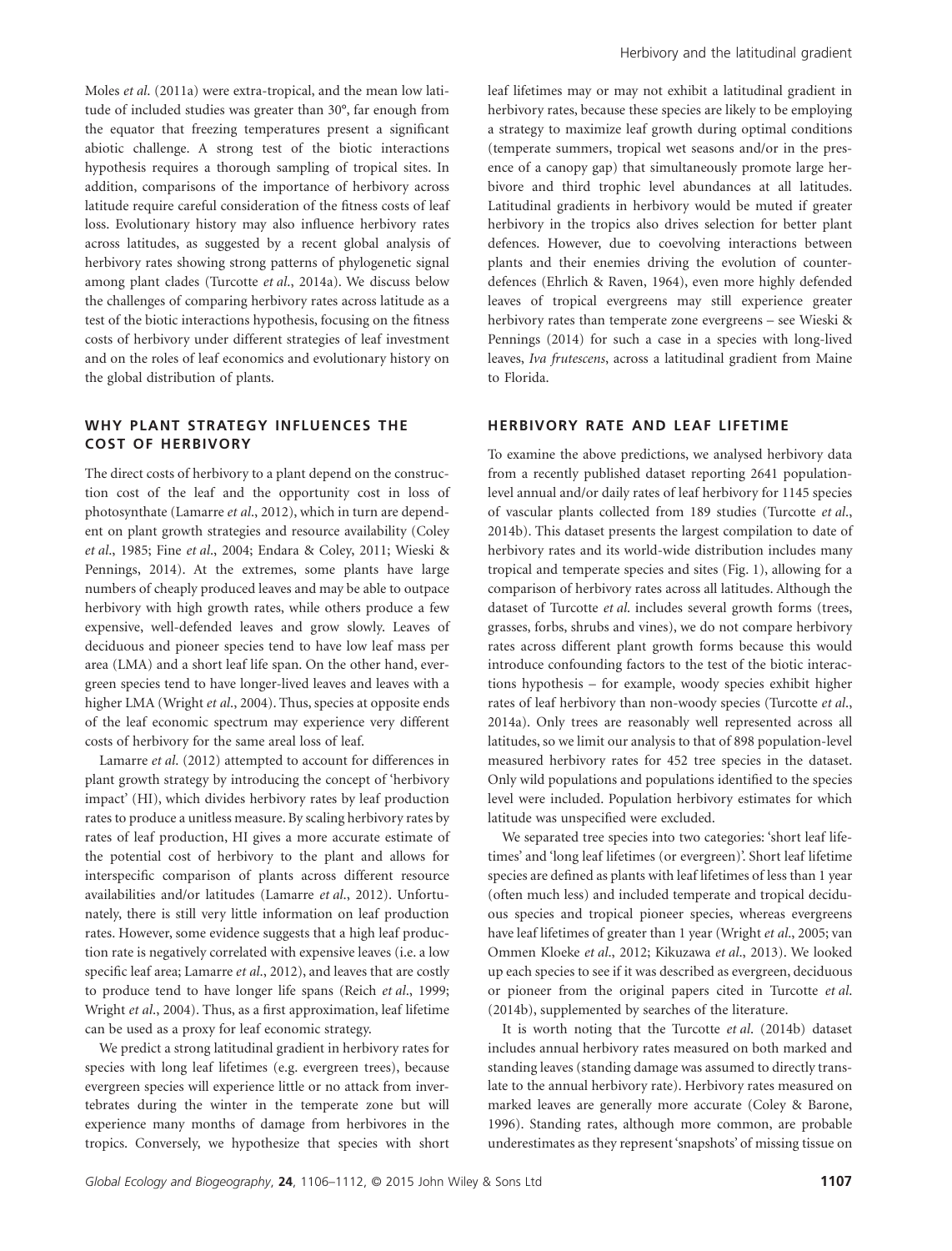

Figure 1 Localities of the 898 population-level herbivory studies for the 452 tree species analysed in this paper. Data from Turcotte *et al*. (2014b).

mature leaves, and may thus miss leaves that have been completely eaten (Coley & Barone, 1996).

We analysed logit-transformed herbivory rates in two ways. We first analysed the influence of latitude on species-level herbivory rates using ordinary least-squares linear regression. We excluded three species with zero values due to the difficulty of including zero values in a regression of logit-transformed rates. Species-level herbivory rates and latitude were obtained by calculating species-level means from all population estimates for a given species. We also analysed logit-transformed populationlevel herbivory rates within a linear mixed effects model framework due to the aforementioned issues associated with different techniques for quantifying herbivory. Latitude and leaf lifetime were fitted as fixed effects, whereas species identity and herbivory measurement type (standing versus marked) were fitted as random effects on the intercept to take into account intraspecific variation in herbivory rates. We also fitted a nested random effect of species identity and herbivory measurement type to account for variation in herbivory rates for species that were measured by different methods (standing versus marked). We report both marginal  $R^2$  (the proportion of variance explained by fixed effects) and conditional *R*<sup>2</sup> (the proportion of variance explained by both fixed and random factors), calculated following Nakagawa & Schielzeth (2013).

To account for evolutionary relationships among species, we performed a phylogenetic least squares regression (PGLS) (Grafen, 1989; Martins & Hansen, 1997) of herbivory rate against absolute latitude on all species, under three different models for the expected covariance of residuals: a Brownian motion (BM) model (Felsenstein, 1985), an Ornstein– Uhlenbeck (OU) model (Martins & Hansen, 1997) and a model that accommodates for phylogenetic signal (PS) in traits using a measure of phylogenetic correlation,  $\lambda$  (Pagel, 1999). We repeated this analysis restricting the sample to only evergreen and only short leaf liftetime species. We generated the specieslevel phylogeny from a supertree using Phylomatic (version 3.0, stored tree '20120829'; Webb & Donoghue, 2005). Divergence times in our tree were estimated using the BLADJ algorithm in Phylocom (Webb *et al*., 2008), calibrated with a range of node ages from Wikström *et al*. (2001).

All statistical analyses were performed in R (version 3.1.1; R Core Team, 2014), with mixed effect models implemented using the 'lme4' (Bates & Maechler, 2013). We used the 'lmerTest' (Kuznetsova *et al*., 2013) package to calculate *P*-values using Satterthwaite approximations to determine degrees of freedom. PGLS analysis was performed using the 'phylolm' (Ho & Ane, 2014) package.

## **HERBIVORY RATE AND LATITUDE**

The mean annual herbivory rate across all 452 tree species was 10.8%. The logit-transformed herbivory rate was significantly negatively correlated with latitude for evergreen tree species (Fig. 2a; slope = −0.02, *t* = −3.6, d.f. = 278, *R*<sup>2</sup> = 0.045, *P* < 0.001), but there was no effect of latitude on herbivory rate for deciduous trees (Fig. 2b; slope = 0.001,  $t = 0.3$ , d.f. = 154,  $R^2 = 0.0004$ ,  $P = 0.779$ ). For evergreen tree species, this corresponds to a difference of approximately 1.2-fold in herbivory rate for any 10° change in latitude. When analysed at the population level the results are qualitatively similar. Evergreen herbivory rate had a significantly negative interaction with latitude (Satterthwaite approximation d.f.  $=$  538.2,  $F = 4.97$ , marginal  $R^2 = 0.03$ , conditional  $R^2 = 0.66$ ,  $P = 0.03$ ). Of the random effects, most of the variation in herbivory rate was within species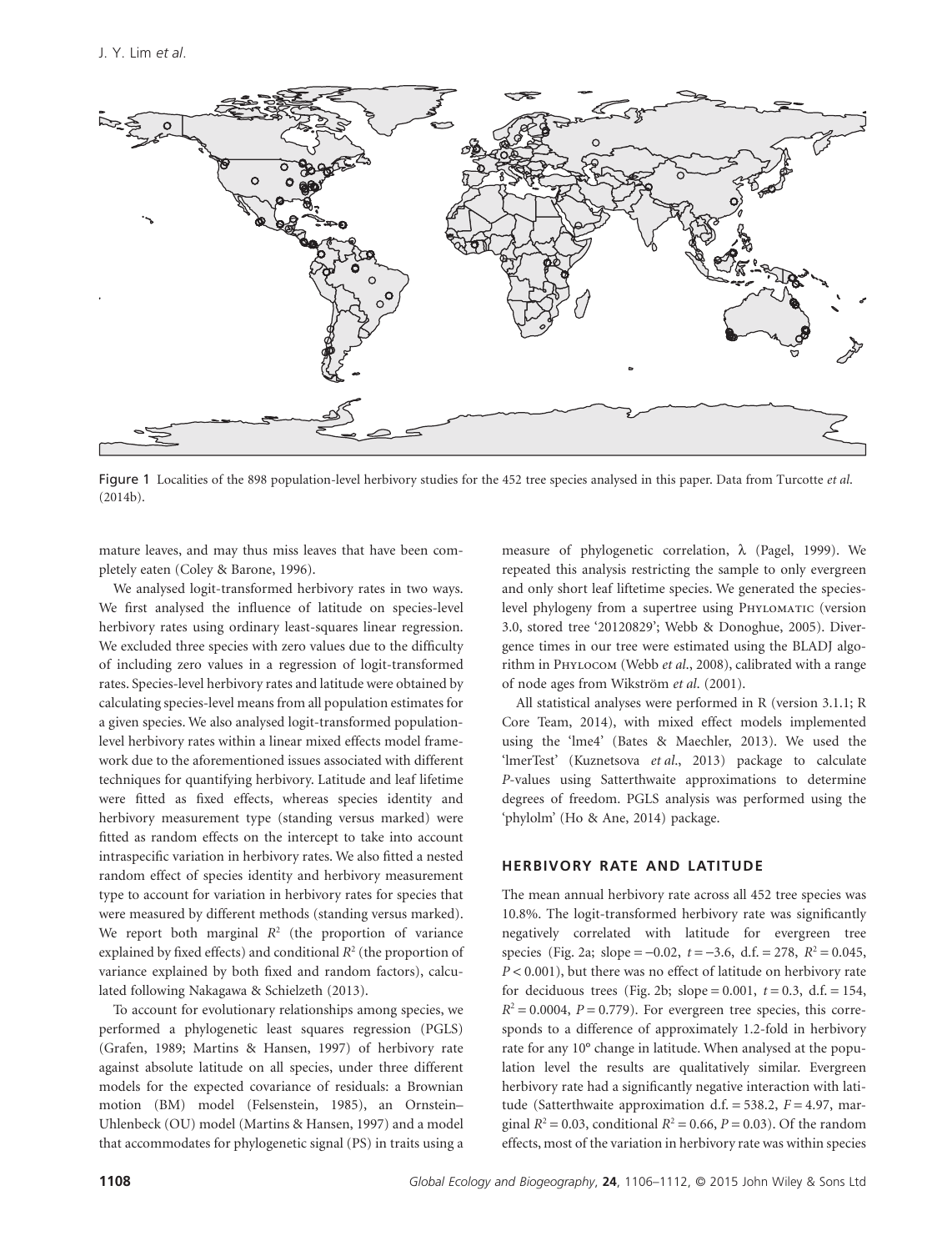

Figure 2 Logit-transformed annual herbivory rate against latitude for (a) evergreen species  $[n = 280,$  slope and 95%  $CI = -0.02$  ( $-0.033$ ,  $-0.007$ )], and (b) species with short leaf life spans  $[n = 172]$ , slope and 95% CI = 0.001 (−0.006, 0.009)]. Confidence intervals were calculated from 1000 bootstrap replicates.

given herbivory measurement type (25%), followed by variation within herbivory measurement type (18%) and variation within species (27%).

Our results are consistent with a biotic interactions hypothesis that incorporates investment strategies and leaf traits: we found significantly higher herbivory rates for evergreen species occurring at low latitudes, but no latitudinal pattern for plants with short leaf life spans. The magnitude of the change in herbivory rate with latitude for evergreen trees, however, is relatively small. We suggest that the frost-free environment in moist tropical forests allows attack from herbivores during the entire year, which may result in greater herbivore pressure on longlived leaves in the tropics than in the temperate zone (e.g. Salazar & Marquis, 2012). Species that invest in fast growth and short leaf life spans, however, may experience similar periods of vulnerability to herbivores irrespective of latitude. This could explain why evergreen trees show a latitudinal decrease in herbivory rate whereas deciduous trees do not.

Alternatively, temperate evergreen species may be better defended than tropical evergreen species, resulting in lower herbivory rates at higher latitudes. Empirical and theoretical models of leaf life span suggest that evergreen species at higher latitudes have longer leaf life spans as a response to compensate for a shorter photosynthetic period during the year (Kikuzawa *et al*., 2013; Reich *et al*., 2014). This response to a shorter growing period may concurrently lead to increased selective pressure to reduce herbivory. For example, a recent study found a positive relationship between constitutive defence allocation and latitude in a pine (Moreira *et al*., 2014). However, reviews that have included a more global comparison and have considered all of the different defence strategies available to plants have shown that tropical plants in general contain a greater amount and diversity of chemical and physical defences than temperate plants (Coley & Aide, 1991; Coley & Barone, 1996; Schemske *et al*., 2009; but see Moles *et al*., 2011b; Onoda *et al*., 2011).

PGLS models assuming a Brownian covariance structure performed poorly (Table 1). However, PGLS models that assume a covariance structure consistent with OU processes showed a significant negative effect of latitude on herbivory rates for evergreen species and not for short leaf lifetime species, mirroring the results in Fig. 2. A recent study by Turcotte *et al*. (2014a)

Table 1 Phylogenetic generalized least squares (PGLS) regression models of species-level herbivory rate (logit-transformed) and latitude. PGLS was implemented with the full dataset (all tree species) or with either evergreen species or species with relatively short leaf life spans. Phylogenetic correlation parameters,  $\alpha$  and  $\lambda$ , were estimated using maximum likelihood.

|                                   | Slope estimate | AIC.   | $t$ , d.f. | $P-value$ |
|-----------------------------------|----------------|--------|------------|-----------|
| All species                       |                |        |            |           |
| BM                                | 0.007          | 1513.9 | 1.1,450    | 0.257     |
| OU $(\alpha = 0.02)$              | $-0.008$       | 1436.7 | $-1.8,450$ | 0.080     |
| PS $(\lambda = 0.40)$             | 0.003          | 1418.0 | 0.7,450    | 0.506     |
| Species with short leaf lifetimes |                |        |            |           |
| <b>BM</b>                         | 0.008          | 562.5  | 1.2,170    | 0.227     |
| $OU (\alpha = 0.11)$              | 0.001          | 505.0  | 0.3,170    | 0.801     |
| PS $(\lambda = 0)$                | 0.001          | 505.0  | 0.3,170    | 0.799     |
| Evergreen species                 |                |        |            |           |
| BM                                | $-0.004$       | 967.0  | $-0.4,278$ | 0.720     |
| OU $(\alpha = 0.02)$              | $-0.022$       | 912.7  | $-3.1,278$ | 0.002     |
| PS $(\lambda = 0.43)$             | $-0.002$       | 907.4  | $-0.3,278$ | 0.792     |

BM = Brownian Motion model; OU = Ornstein-Uhlenbeck model; PS = phylogenetic signal model.

also found that OU models best described the distribution of herbivory rates across 1145 species in their data set, including the 452 tree species from this analysis. PGLS models that incorporate phylogenetic signal using λ Pagel (1999) had somewhat lower Akaike information criterion (AIC) values than the OU models (Table 1), and for evergreen trees these models showed no significant effect of latitude on herbivory rate.

## **PHYLOGENETIC SIGNAL**

Phylogenetically explicit tests of latitudinal rates of herbivory displayed mixed signals. On the one hand, assuming herbivory rate evolves as an OU process along the phylogeny (as Turcotte *et al*. 2014a showed for their data), we again found a significant negative correlation with latitude in evergreen species but not in short leaf lifetime species, consistent with our non-phylogenetic results. An OU model for trait evolution assumes that characters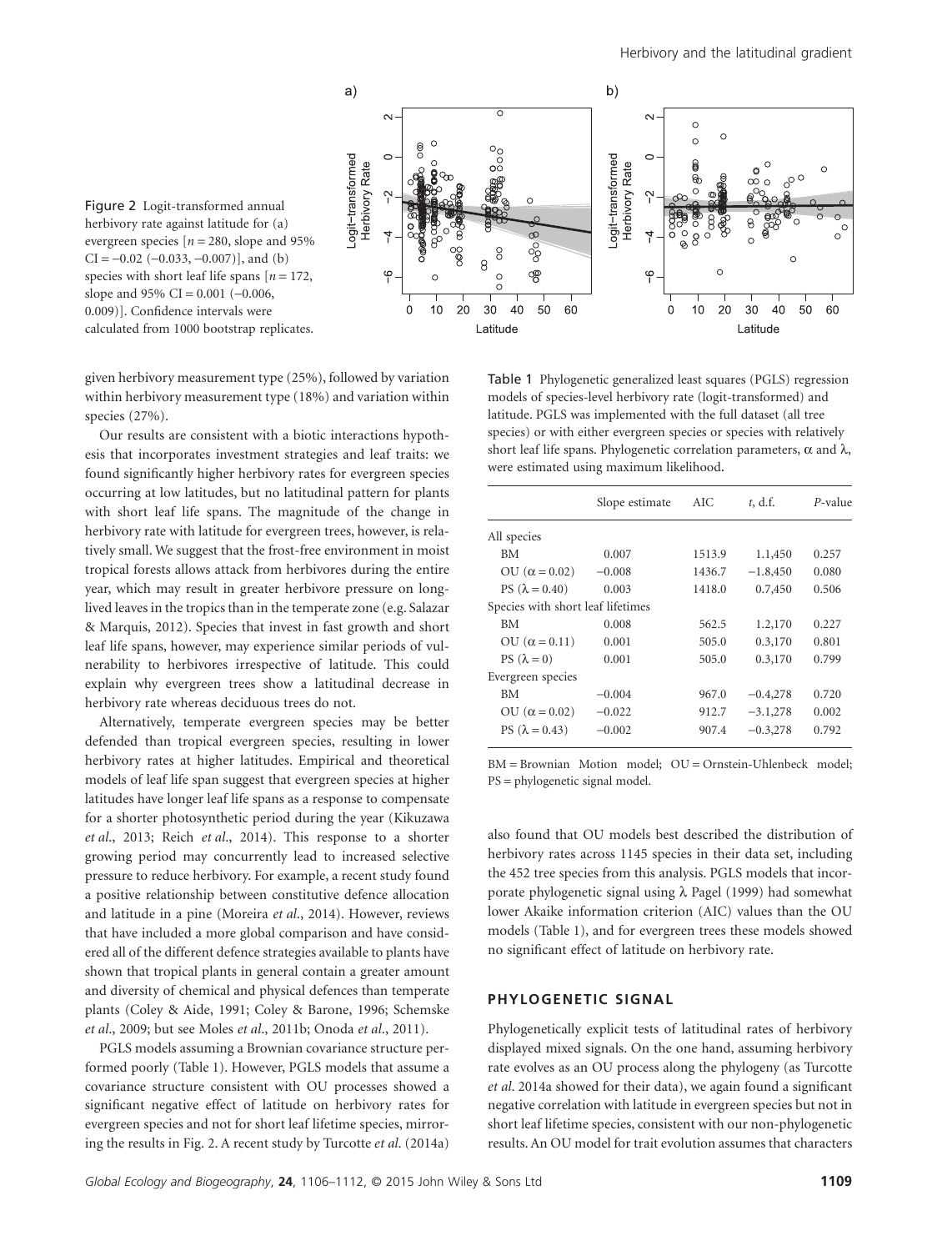evolve as a random walk but tend to be drawn toward some median value (Martins & Hansen, 1997). On the other hand, a simpler phylogenetic signal model which had somewhat lower AIC scores showed no significant correlation in latitudinal herbivory rates. One reason for this result may be because latitudinal variation in evergreen tree herbivory rates is driven in part by the uneven geographical distribution of gymnosperms. Although gymnosperms occur in the tropics, they are much more abundant in high-latitude forests than low-latitude forests (Eckenwalder, 2009). In the full Turcotte *et al*. (2014b) data set, gymnosperms experience seven-fold lower herbivory rates than angiosperms (Turcotte *et al*., 2014a). One possible explanation for the low ecological dominance of gymnosperms at lower latitudes could be the conservative growth strategy employed by most gymnosperms (including, but not limited to, large investment in anti-herbivore defences like resins), which precludes them from effectively competing in high-resource habitats at lower latitudes (Aerts, 1995).

We suggest that there are several reasons to be cautious in relying on phylogenetically explicit analyses to interpret correlations of herbivory rates with latitude. First, the biotic interactions hypothesis, which posits that herbivory of tropical regions should be stronger than extra-tropical regions, is a communitylevel not a clade-level hypothesis. The strongest test of this hypothesis would be to sample multiple sites across latitudes and measure herbivory rates of each species within a community, including relative abundance as well as a measure of leaf quality (or lifetime as argued above), and compare communityweighted means of herbivory rates across latitudes. Such a test would not require any sort of phylogenetic correction.

Second, the question about whether phylogenetic identity influences herbivory rates and whether this can explain latitudinal patterns is complicated. If there were pervasive differences in herbivore pressure across latitude, as predicted by the biotic interactions hypothesis, one would expect plant lineages to evolve in response and thus have higher investment in defence traits at lower latitudes. However, it is less clear what the prediction would be for herbivory rates because plant species do not inherit herbivory rates from their ancestors, they inherit resistance and/or tolerance traits. Moreover, the assumption that herbivory rates are a function of plant resistance traits is too simplistic, because herbivores respond to both the amount of defence as well as the type of defence. For example, some chemical defences are effective against insect herbivores but do not deter vertebrates, and vice versa (Barbehenn & Constabel, 2011). For these reasons, the strongest phylogenetically explicit tests of the biotic interactions hypothesis would be to compare the herbivory rates of tropical and extra-tropical sister species pairs, because recently diverged taxa would be most likely to share similar resistance traits.

Finally, while high herbivory rates may faithfully reflect a lack of resistance (but see above about qualitative differences in resistant traits), low herbivory rates can either mean high resistance or low discovery by herbivores, or low communitylevel herbivore abundance (or simply that herbivores were not present during the period of measurement). Furthermore, herbivory rates of any plant species within a community should also be related to the level of host specialization of locally common herbivores or the relative abundance of local generalist herbivores, which in turn are controlled by climate, resource availability and predator abundance, in addition to plant palatability and defences, meaning that there are many other factors besides plant resistance traits that will influence the measurement of herbivory in the field. Similarly, herbivory could vary among regions, above and beyond latitudinal gradients (i.e. the Eastern and Western Hemispheres have plant communities with different phylogenetic assemblages, and different herbivores).

#### **CONCLUSIONS AND FUTURE DIRECTIONS**

We show that the relationship between herbivory rates and latitude depends on leaf lifetime, and that annual herbivory rates increase with decreasing latitude for evergreen tree species but not for tree species with short leaf life spans. The Turcotte *et al*. (2014b) data set is the most comprehensive, world-wide collection of herbivory rates currently available. However, this compendium is very heterogeneous in terms of the types of studies included and their methodologies. Thus, our comparison of herbivory rates in evergreen trees and those with short leaf lifetimes across latitude is far from definitive. Still, we strongly caution that statements sounding the death knell for the biotic interactions hypothesis (Moles *et al*., 2011a; Moles, 2013) are premature at best. Future studies that incorporate measures of leaf life span, production rate or construction cost (e.g. LMA), as well as multiple censuses of marked leaves to estimate herbivory rates are likely to provide the best test of the biotic interactions hypothesis because such studies will more closely quantify the impact of herbivores on plant fitness as well as provide better community-level estimates of the amount of trophic transfer across latitudes.

Moreover, rather than only considering latitude, researchers should quantify the climatic variables that are likely to influence plant–herbivore interactions. For example, different herbivore guilds are likely to respond idiosyncratically to gradients in temperature versus precipitation (Moreira *et al*., 2015).

The advent of large datasets has allowed for global-scale studies that have led to rapid progress in various aspects of plant ecology (e.g. Wright *et al*., 2004; Kattge *et al*. 2011; Onoda *et al*., 2011). In particular, the leaf economic spectrum of 'fast–slow' strategies has introduced a new framework for thinking about plant carbon and nutrient balances (Reich, 2014). We propose that a productive way forward for testing latitudinal relationships with herbivory rates would be to integrate plant functional trait approaches (including physical and chemical defences) with hypotheses of plant–herbivore interactions. An integrated framework would better account for the costs of herbivory to a plant and better explain patterns of biotic interactions across evolutionary and ecological scales. In addition, testing largescale phylogenetic patterns in species-level herbivory rates is challenging, and it is not straightforward to connect the results of phylogenetically controlled analyses to the hypothesis of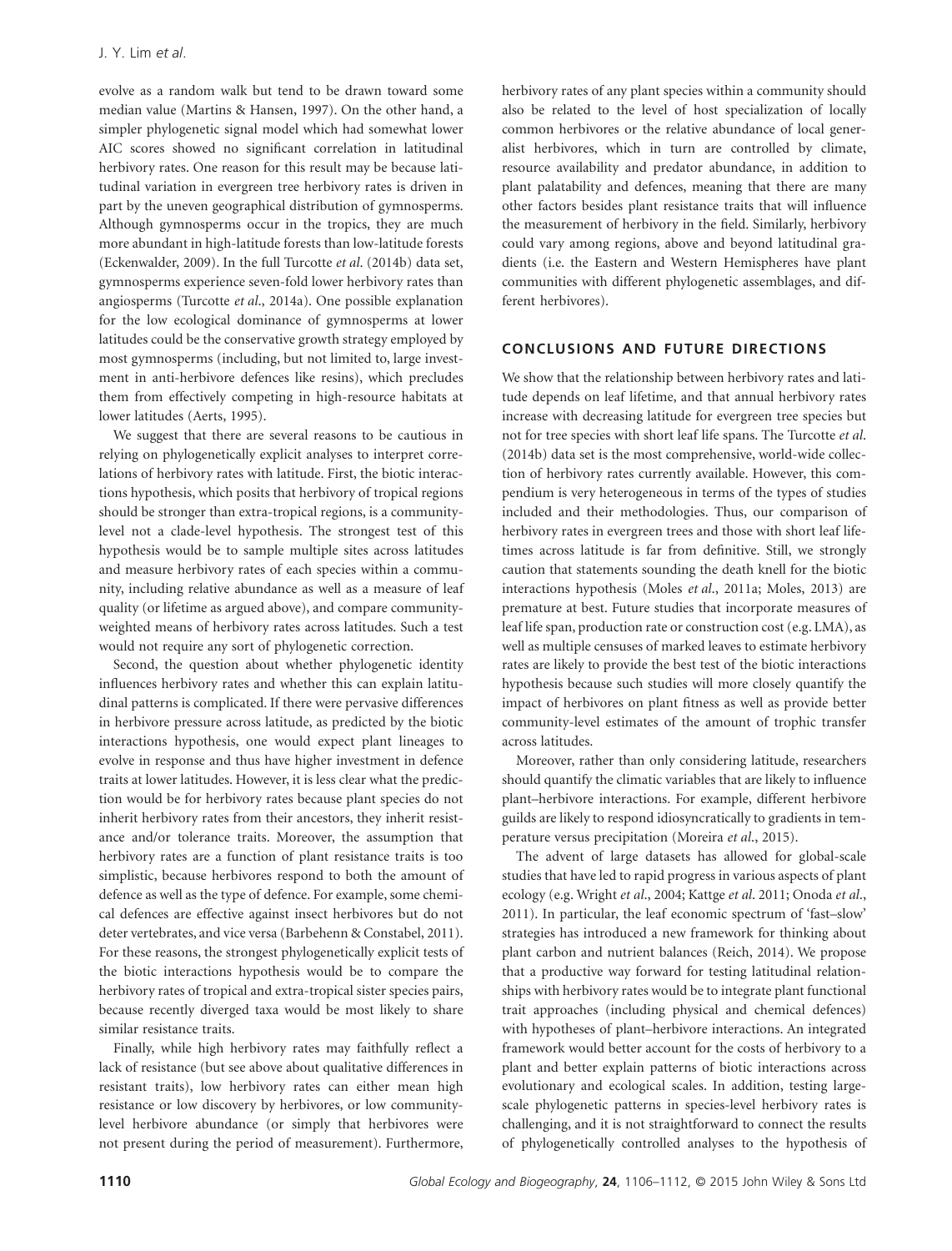stronger biotic interactions at lower latitudes. We recommend replicated, community-level studies across many sites and a large latitudinal extent spanning the tropics and temperate zones that: (1) measure the relative importance of specialist and generalist herbivores (Salazar & Marquis, 2012), (2) match defensive traits with herbivory rates (especially with regard to specialist and generalist herbivores), and (3) link defence traits with leaf economics and herbivory.

## **ACKNOWLEDGEMENTS**

We would like to thank Greg Jordan, Marc Johnson, two anonymous referees, C. Baskett, D. Schemske and D. Salazar for fruitful discussions and comments on previous drafts of the manuscript. P.V.A.F. thanks Martin Turcotte and Marc Johnson for their invitation to participate in the ecology data paper which is the source for our analysis. P.V.A.F. acknowledges support from NSF DEB 1254214.

#### **REFERENCES**

- Aerts, R. (1995) The advantages of being evergreen. *Trends in Ecology and Evolution*, **10**, 402–407.
- Barbehenn, R.V. & Constabel, C.P. (2011) Tannins in plant– herbivore interactions. *Phytochemistry*, **72**, 1551–1565.
- Bates, D. & Maechler, M. (2013) lme4: linear mixed-effects models using S4 classes. R package. http://cran.r-project.org/ web/packages/lme4/index.html
- Coley, P.D. & Aide, T.M. (1991) Comparison of herbivory and plant defenses in temperate and tropical broad-leaved forests. *Plant–animal interactions: evolutionary ecology in tropical and temperate regions* (ed. by P.W. Price, T.M. Lewinsohm, G.W. Fernandes and W.W. Benson), pp. 25–49. John Wiley & Sons, New York.
- Coley, P.D. & Barone, J.A. (1996) Herbivory and plant defenses in tropical forests. *Annual Reviews in Ecology and Systematics*, **27**, 305–335.
- Coley, P.D., Bryant, J.P. & Chapin, F.S. (1985) Resource availability and plant antiherbivore defense. *Science*, **230**, 895–899.
- Dobzhansky, T. (1950) Evolution in the tropics. *American Scientist*, **38**, 209–221.
- Eckenwalder, J.E. (2009) *Conifers of the world*. Timber Press, Portland, OR.
- Ehrlich, P.R. & Raven, P.H. (1964) Butterflies and plants: a study in coevolution. *Evolution*, **18**, 586–608.
- Endara, M.J. & Coley, P.D. (2011) The resource availability hypothesis revisited: a meta-analysis. *Functional Ecology*, **25**, 389–398.
- Felsenstein, J. (1985) Phylogenies and the comparative method. *The American Naturalist*, **125**, 1–15.
- Fine, P.V.A., Mesones, I. & Coley, P.D. (2004) Herbivores promote habitat specialization by trees in Amazonian forests. *Science*, **305**, 663–665.
- Grafen, A. (1989) The phylogenetic regression. *Philosophical Transactions of the Royal Society of London Series B, Biological Sciences*, **326**, 119–157.
- Hillebrand, H. (2004) On the generality of the latitudinal diversity gradient. *The American Naturalist*, **163**, 192–211.
- Ho, L.S.T. & Ane, C. (2014) A linear-time algorithm for Gaussian and non-Gaussian trait evolution models. *Systematic Biology*, **63**, 397–408.
- Kattge, J., Diaz, S., Lavorel, S. *et al*. (2011) TRY a global database of plant traits. *Global Change Biology*, **17**, 2905–2935.
- Kikuzawa, K., Onoda, Y., Wright, I.J. & Reich, P.B. (2013) Mechanisms underlying global temperature-related patterns in leaf longevity. *Global Ecology and Biogeography*, **22**, 982– 993.
- Kuznetsova, A., Brockhoff, P.B. & Christensen, R. (2013) lmerTest: tests for random and fixed effects for linear mixed effect models (lmer objects of lme4 package). R package version 1.0-2. http://cran.r-project.org/web/ packages/lmerTest/index.html
- Lamarre, G.P.A., Baraloto, C., Fortunel, C., Dávila, N., Mesones, I., Rios, J.G., Rios, M., Valderrama, E., Pilco, M.V. & Fine, P.V.A. (2012) Herbivory, growth rates, and habitat specialization in tropical tree lineages: implications for Amazonian beta-diversity. *Ecology*, **93**, S195–S210.
- Martins, E.P. & Hansen, T.F. (1997) Phylogenies and the comparative method: a general approach to incorporating phylogenetic information into the analysis of interspecific data. *The American Naturalist*, **149**, 646–667.
- Mittelbach, G.G., Schemske, D.W., Cornell, H.V. *et al*. (2007) Evolution and the latitudinal diversity gradient: speciation, extinction and biogeography. *Ecology Letters*, **10**, 315–331.
- Moles, A. (2013) Dogmatic is problematic: interpreting evidence for latitudinal gradients in herbivory and defense. *Ideas in Ecology and Evolution*, **6**, 1–4.
- Moles, A.T., Bonser, S.P., Poore, A.G.B., Wallis, I.R. & Foley, W.J. (2011a) Assessing the evidence for latitudinal gradients in plant defence and herbivory. *Functional Ecology*, **25**, 380– 388.
- Moles, A.T., Wallis, I.R., Foley, W.J. *et al*. (2011b) Putting plant resistance traits on the map: a test of the idea that plants are better defended at lower latitudes. *New Phytologist*, **191**, 777– 788.
- Moreira, X., Mooney, K.A., Rasmann, S., Petry, W.K., Carrillo-Gavilán, A., Zas, R. & Sampedro, L. (2014) Trade-offs between constitutive and induced defences drive geographical and climatic clines in pine chemical defences. *Ecology Letters*, **17**, 537–546.
- Moreira, X., Abdala-Roberts, L., Parra-Tabla, V. & Mooney, K.A. (2015) Latitudinal variation in herbivory: influences of climatic drivers, herbivore identity and natural enemies. *Oikos*, doi: 10.1111/oik.02040.
- Nakagawa, S. & Schielzeth, H. (2013) A general and simple method for obtaining  $R^2$  from generalized linear mixedeffects models. *Methods in Ecology and Evolution*, **4**, 133–142.
- van Ommen Kloeke, A.E.E., Douma, J.C., Ordoñez, J.C., Reich, P.B. & van Bodegom, P.M. (2012) Global quantification of contrasting leaf life span strategies for deciduous and evergreen species in response to environmental conditions. *Global Ecology and Biogeography*, **21**, 224–235.